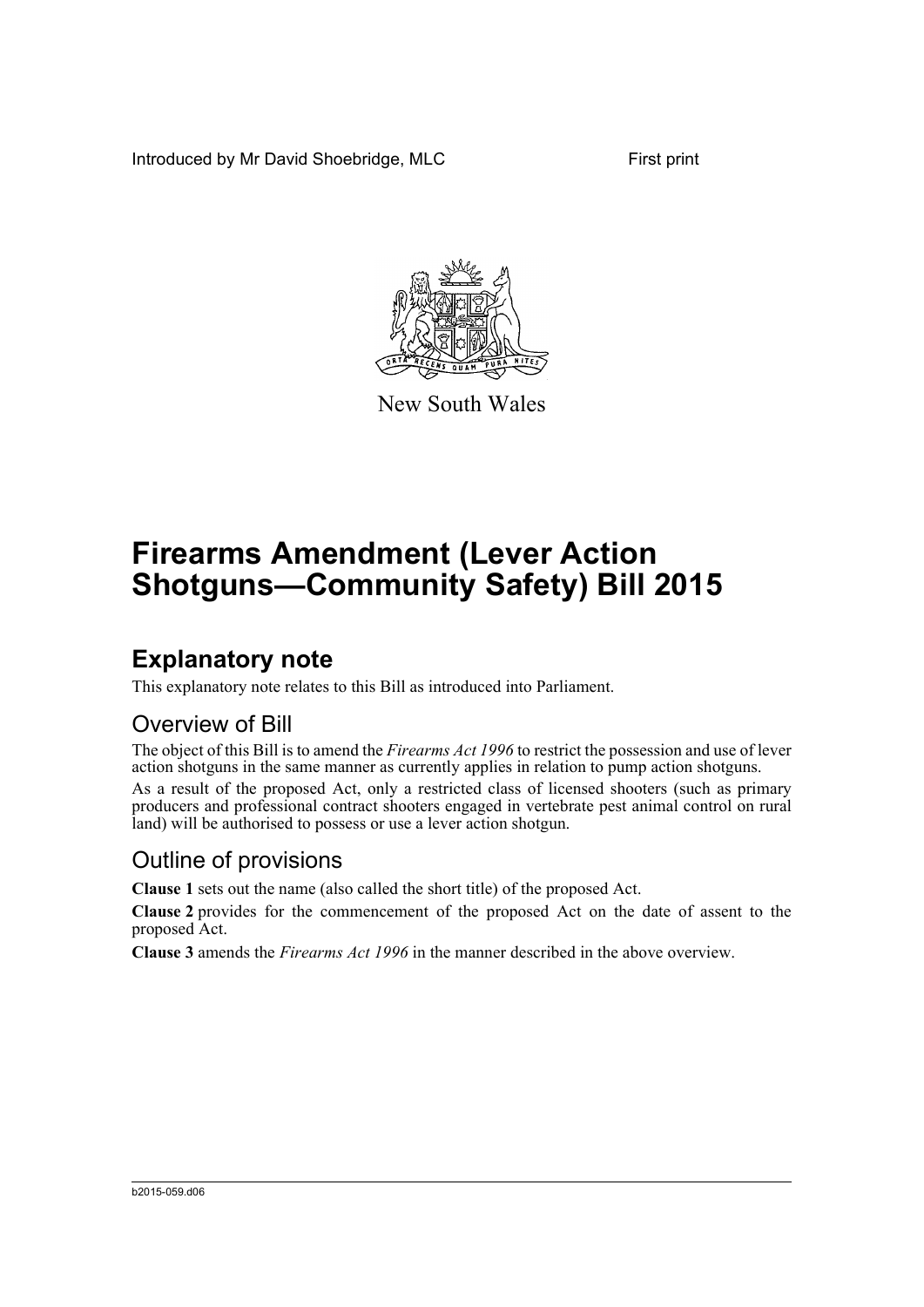Introduced by Mr David Shoebridge, MLC First print



New South Wales

# **Firearms Amendment (Lever Action Shotguns—Community Safety) Bill 2015**

## **Contents**

|   |                                      | Page |
|---|--------------------------------------|------|
|   | Name of Act                          |      |
| 2 | Commencement                         | ົ    |
| 3 | Amendment of Firearms Act 1996 No 46 | ◠    |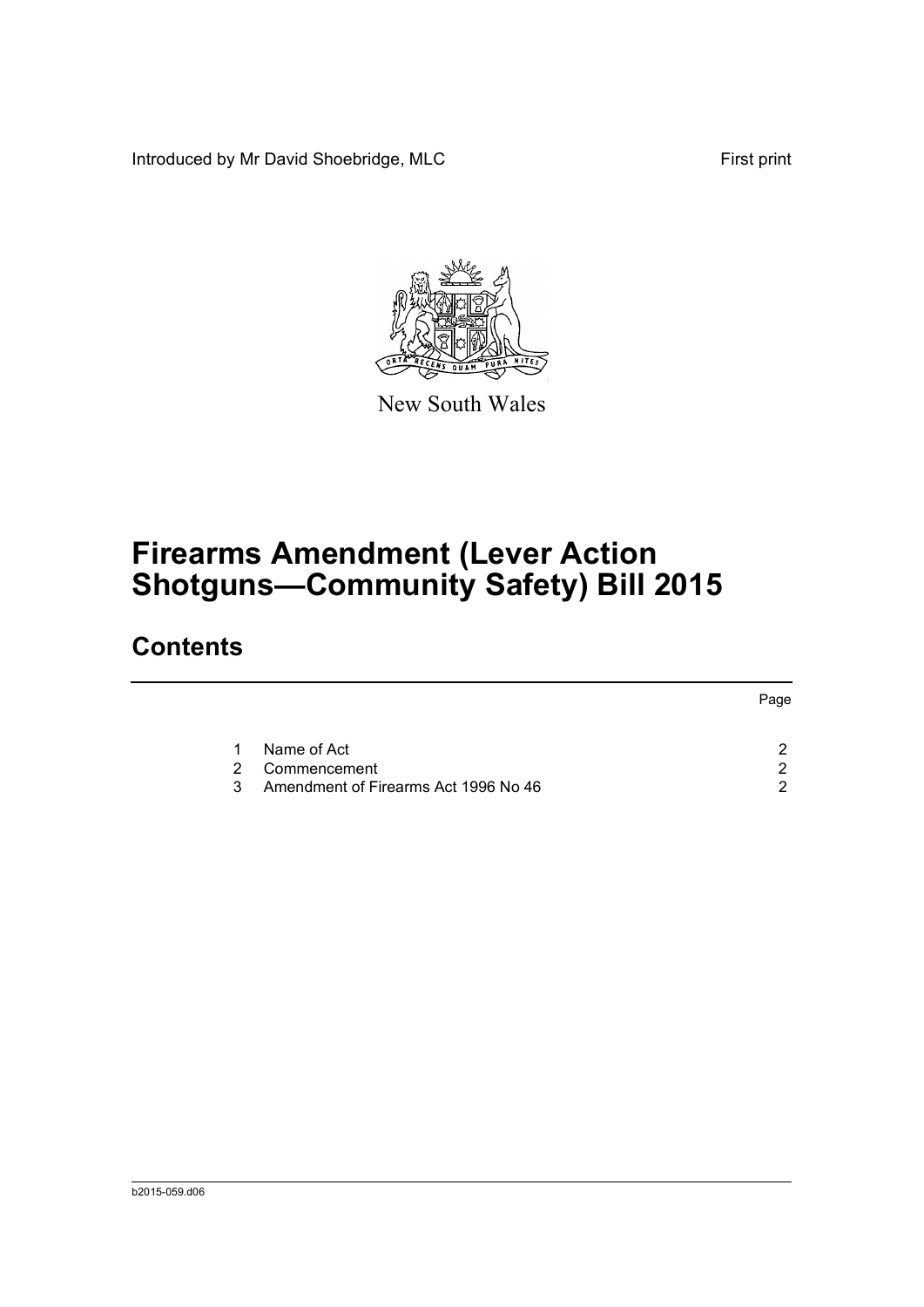

New South Wales

# **Firearms Amendment (Lever Action Shotguns—Community Safety) Bill 2015**

No , 2015

#### **A Bill for**

An Act to amend the *Firearms Act 1996* to restrict the possession and use of lever action shotguns.